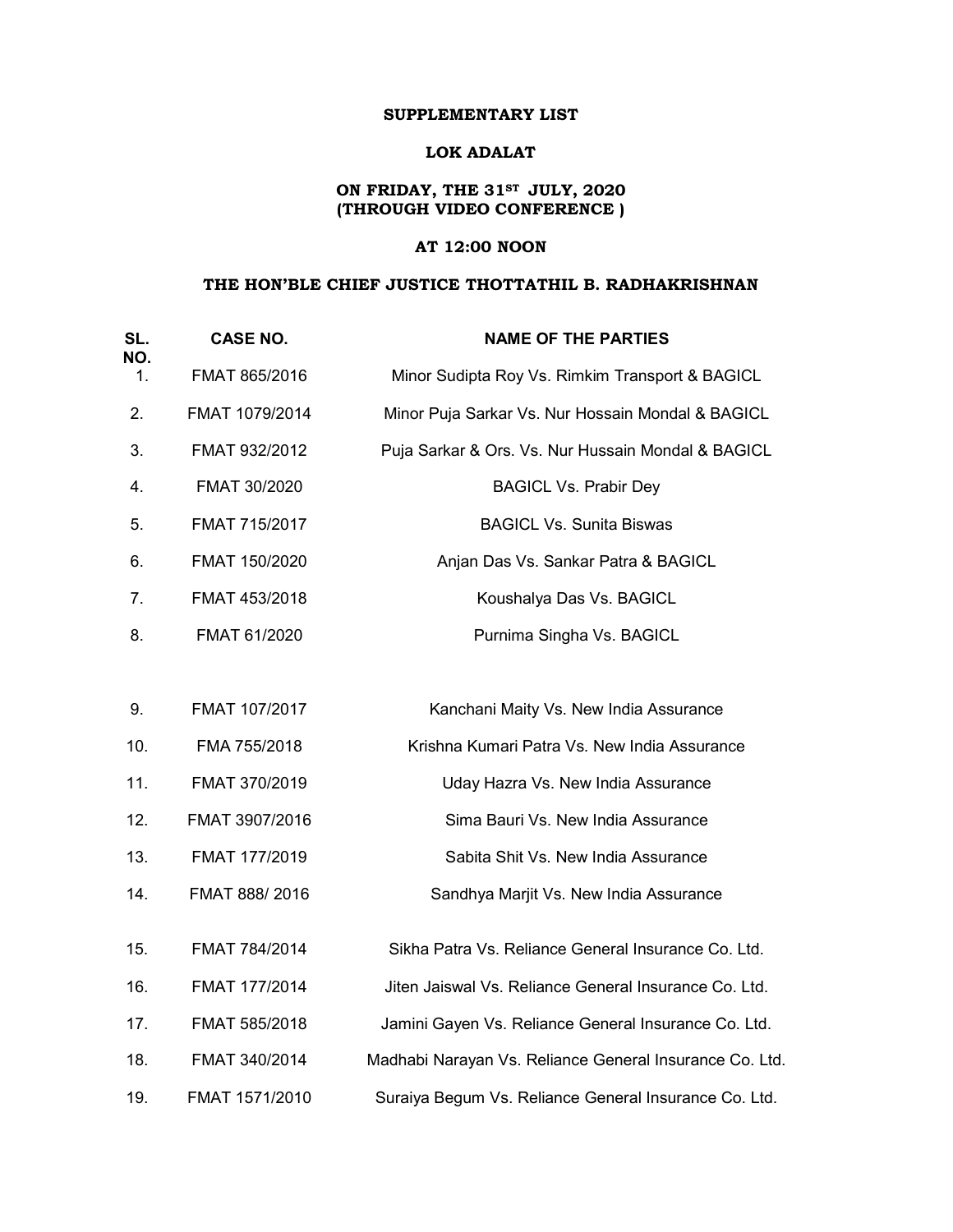| 20. | FMAT 384/2016                    | Yachen Chetri Vs. Reliance General Insurance Co. Ltd.     |  |  |
|-----|----------------------------------|-----------------------------------------------------------|--|--|
| 21. | FMAT 558/2012                    | Sunil Hembrom Vs. Reliance General Insurance Co. Ltd.     |  |  |
| 22. | FMAT 353/2014                    | Atikur Rahaman Vs. Reliance General Insurance Co. Ltd.    |  |  |
| 23. | FMAT 471/2013                    | Monoranjan Sarkar Vs. Reliance General Insurance Co. Ltd. |  |  |
| 24. | FMA 482/2014                     | Malati Devi Shaw Vs. Reliance General Insurance Co. Ltd.  |  |  |
| 25. | FMAT 1146/2018                   | Reliance General Insurance Co. Ltd. Vs. Amirul Molla      |  |  |
| 26. | FMAT 420/2016                    | Reliance General Insurance Co. Ltd. Vs. Pulak Kamu Maity  |  |  |
| 27. | FMAT 94/2019                     | Reliance General Insurance Co. Ltd. Vs. Arati Guchait     |  |  |
| 28. | FMAT 477/2015                    | Reliance General Insurance Co. Ltd. Vs. Goutam Pradhan    |  |  |
| 29. | FMAT 1312/2012                   | Reliance General Insurance Co. Ltd. Vs. Kalpana Rani      |  |  |
| 30. | FMA 2127/2013                    | Reliance General Insurance Co. Ltd. Vs. Joygun Bewa       |  |  |
| 31. | FMA 1127/2013                    | Reliance General Insurance Co. Ltd. Vs. Bidyabati Kar     |  |  |
| 32. | FMAT 1042/2010<br>FMA 170/2011   | Chandana Das Vs. ICICI Lombard GIC. Ltd.                  |  |  |
| 33. | FMAT 19/2015 with<br>COP 26/2015 | ICICI Lombard GIC. Ltd. Vs. Sujit Kumar Biswas            |  |  |
| 34. | FMAT 607/2019                    | National Insurance Co. Ltd. Vs. Sri Gourab Bhattacharyya  |  |  |
| 35. | FMAT 274/2018                    | National Insurance Co. Ltd. Vs. Kalpana (Sikdar) Sarkar   |  |  |
| 36. | FMAT 1319/2019                   | National Insurance Co. Ltd. Vs. Bimala Dolai              |  |  |
| 37. | FMAT 60/2020                     | National Insurance Co. Ltd. Vs. Pramila Dey               |  |  |
| 38. | FMA 2214/2015                    | National Insurance Co. Ltd. Vs. Saifuddin Sekh            |  |  |
| 39. | FMA 2236/2015                    | National Insurance Co. Ltd. Vs. Sekh Mortaz Ali           |  |  |
| 40. | FMAT 1178/2017                   | National Insurance Co. Ltd. Vs. Smt. Mallika Jana         |  |  |
| 41. | FMAT 297/2017                    | National Insurance Co. Ltd. Vs. Sanjoy Mondal             |  |  |
| 42. | FMAT 296/2017                    | National Insurance Co. Ltd. Vs. Ananta Bar                |  |  |
| 43. | FMAT 4469/2006                   | National Insurance Co. Ltd. Vs. Asha Das                  |  |  |
| 44. | FMAT 303/2012                    | National Insurance Co. Ltd. Vs. Ram Krishna Netia         |  |  |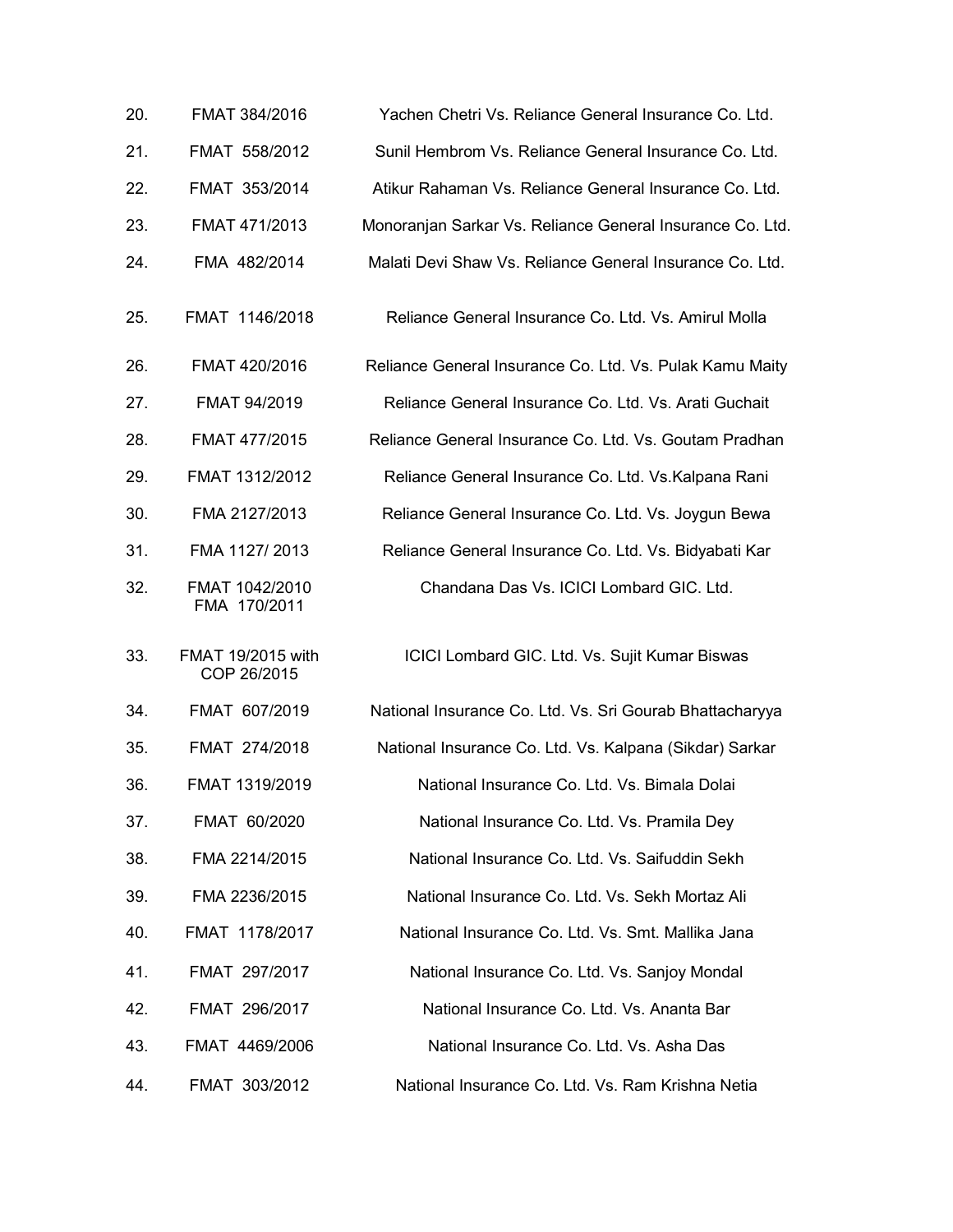| 45. | FMA 4455/2016  | National Insurance Co. Ltd. Vs. Shymali Roy                                  |  |
|-----|----------------|------------------------------------------------------------------------------|--|
| 46. | FMAT 771/2015  | National Insurance Co. Ltd. Vs. Nitai Sarkar                                 |  |
| 47. | FMAT 885/2016  | National Insurance Co. Ltd. Vs. Siddique Hossain                             |  |
| 48. | FMAT 223/2017  | National Insurance Co. Ltd. Vs. Chinu Chowdhury                              |  |
| 49. | FMAT 249/2017  | National Insurance Co. Ltd. Vs. Kadar Ali Mondal                             |  |
| 50. | FMAT 607/2019  | National Insurance Co. Ltd. Vs. Bijola Adhikari                              |  |
| 51. | FMAT 63/2004   | National Insurance Co. Ltd. Vs. Bibekananda Mondal                           |  |
| 52. | FMAT 112/2015  | National Insurance Co. Ltd. Vs. Suchitra Parichha                            |  |
| 53. | FMAT 717/2014  | National Insurance Co. Ltd. Vs. Nidhi Jain                                   |  |
| 54. | FMAT 34/2020   | Madan Mohan Das & Ors. Vs. Future General India Insurance Co.<br>Ltd. & Anr. |  |
| 55. | FMA 2031/18    | Magma HDI General Insurance Co. Ltd. Vs. Fulmani Barik & Anr.                |  |
| 56. | FMAT 585/2018  | Reliance General Insurance Co. Ltd. Vs. Jamini Kanta Gayen &<br>Ors.         |  |
| 57. | FMAT 724/2014  | SBI General Insurance Co. Ltd. Vs. Pratima Sarkar & Ors.                     |  |
| 58. | FMAT 739/2014  | SBI General Insurance Co. Ltd. Vs. Anita Munda & Ors.                        |  |
| 59. | FMAT 1020/2016 | Magma HDI General Insurance Co. Ltd. Vs. Shyamali Biswas                     |  |
| 60. | FMAT 729/2011  | TATA AIG Vs. Tapas Saha                                                      |  |
| 61. | FMA 1830/2018  | TATA AIG Vs. Raj Kumar Ghosh                                                 |  |
| 62. | FMAT 453/2018  | Kaushalaya Das Vs. Magma HDI                                                 |  |
| 63. | FMA 972/2012   | Anima Manna Vs. United India Insurance Co. Ltd.                              |  |
| 64. | FMAT 1161/2019 | Durga Rani Bag Vs. United India Insurance Co. Ltd.                           |  |
| 65. | FMAT 53/2020   | Sudha Devi Vs. United India Insurance Co. Ltd.                               |  |
| 66. | FMAT 101/2019  | Oriental Insurance Co. Ltd. Vs. Sarifuddin Ahmed                             |  |
| 67. | FMA 1229/12    | Bajaz Allianz Vs. Sambhunath Chakraborty                                     |  |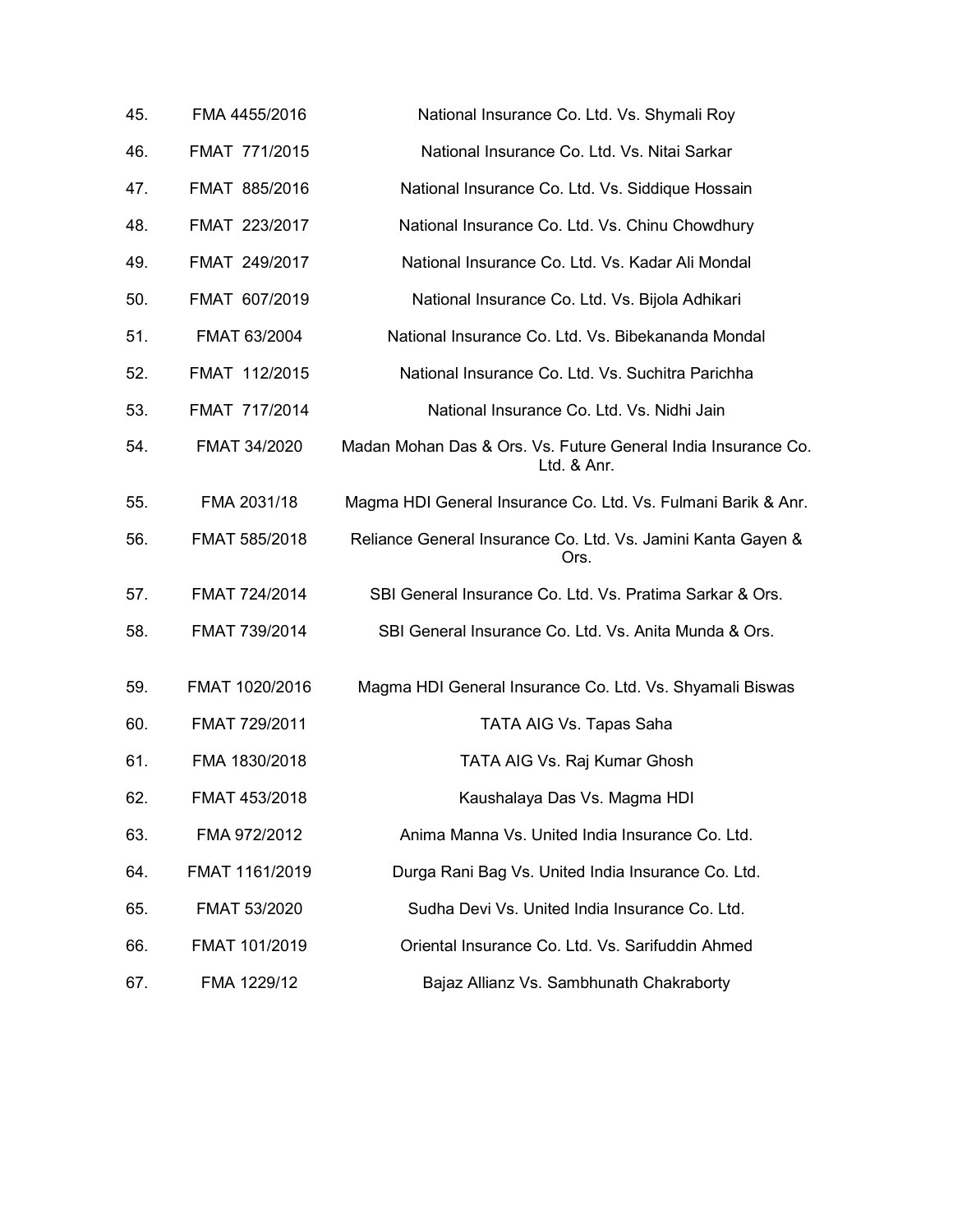### Pension & Gratuity Matters.

68. W.P. No- 4551 (W) of 2020. Manju Maiti Vs State of W.B & ors

69. W.P. No- 4566 (W) of 2020. Prantik Hazra & Anr. Vs State of W.B.& Ors.

70. W.P. No- 3327 (W) of 2020. Chhaya Ghosh. Vs State of W.B. & ors

71. W.P. No- 3326 (W) of 2020. Tripti Ghosh.Vs State of W.B.& Ors.

72. W.P. No- 4527 (W) of 2020. Manoranjan Dhali Vs State of W.B.& Ors.

73. W.P. No- 4530 (W) of 2020. Rajia Mallick Vs State of W.B.& Ors.

74. W.P. No- 4526 (W) of 2020. Chaitali Bhattacharya Vs State of W.B.& Ors.

75. W.P. No- 4467 (W) of 2020. Anjana Paul & ors Vs State of W.B.& Ors.

76. W.P. No- 4474 (W) of 2020. Sudhangshu Sekhar Nandi Vs State of W.B.& Ors.

77. W.P. No- 4445 (W) of 2020. Sujata Bera Vs State of W.B.& Ors.

78. W.P. No- 3313 (W) of 2020. Samares Chandra Mukhopadhaya Vs State of W.B.& Ors.

79. W.P. No- 3312 (W) of 2020. Ashutosh Samajpati Vs State of W.B.& Ors.

80. W.P. No- 3306 (W) of 2020. Gobinda Chandra Mondal Vs State of W.B.& Ors.

81. W.P. No- 3305 (W) of 2020. Manik Chandra Pal Vs State of W.B.& Ors.

82. W.P. No- 3304 (W) of 2020. Nupur Ghosh Vs State of W.B.& Ors.

83. W.P. No- 17649 (W) of 2017. Tulshi Murmu Vs State of W.B.& Ors.

84. W.P. No- 12304 (W) of 2017. Rangin Das Ray Vs State of W.B.& Ors.

85. W.P. No- 6056 (W) of 2012. Basu Deb Roy Vs State of W.B.& Ors.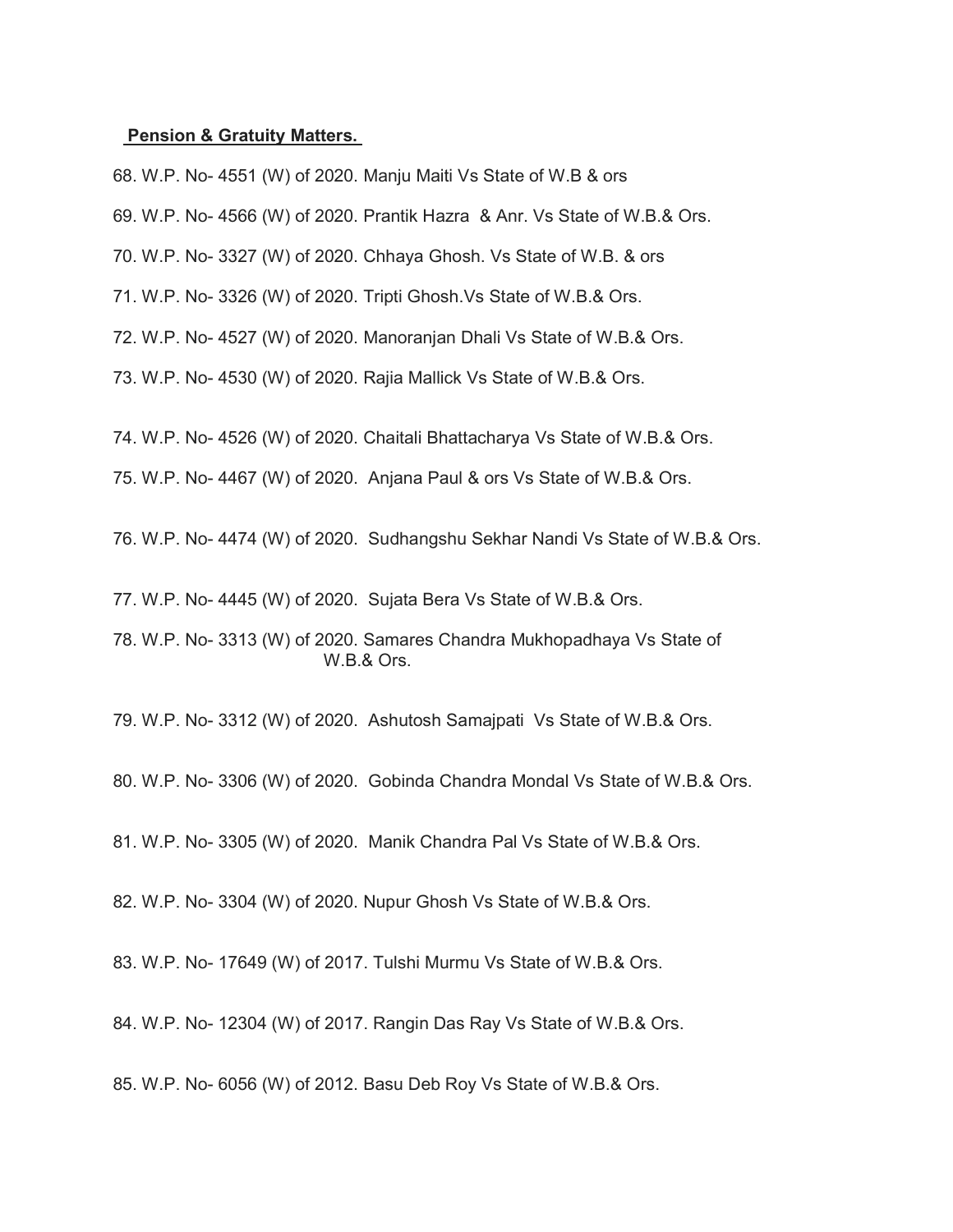86. W.P. No- 15912 (W) of 2019. Victor Barla Vs State of W.B.& Ors.

87. W.P. No- 15916 (W) of 2019. Atul Kumar Singh Vs State of W.B.& Ors.

88. W.P. No- 4571 (W) of 2020 Bhupati Bhusan Bahadur Vs State of W.B.& Ors.

89. W.P. No- 8742 (W) of 2019. Manju Joardar Vs State of W.B.& Ors.

90. W.P. No- 4993 (W) of 2019. Kaibharani Roy Vs State of W.B.& Ors. 91. W.P. No- 8419 (W) of 2019. Dwijendra Nath Chakdar Vs State of W.B.& Ors. 92. W.P. No- 3798 (W) of 2018. Sumanta Kumar Biswas Vs State of W.B.& Ors. 93. W.P. No- 2156 (W) of 2018. Jyotirmoyee Misra Vs State of W.B.& Ors. 94. W.P. No- 517 (W) of 2018. Sona Saha Roy Vs State of W.B.& Ors.

95. W.P. No- 22691 (W) of 2018. Jharna Jana Vs State of W.B.& Ors.

96. W.P. No- 24038 (W) of 2018. Anwar Ali Molla Vs State of W.B.& Ors.

97. W.P. No- 30601 (W) of 2017. Gour Gopal Mondal Vs State of W.B.& Ors.

98. W.P. No- 29983 (W) of 2017 . Smt Mandira Roy Vs State of W.B.& Ors.

99. W.P. No- 27638 (W) of 2017. Manik Lal Das Vs State of W.B.& Ors.

100. W.P. No- 7288 (W) of 2017. Jugal Pada Khan Vs State of W.B.& Ors.

101. W.P. No- 30618 (W) of 2017. Sarbeswar Jana Vs State of W.B.& Ors.

102. W.P. No- 762 (W) of 2018. Anima Majumdar Vs State of W.B.& Ors.

103. W.P. No- 23056 (W) of 2017. Nitai Chandra Satra & Anr Vs State of W.B.& Ors.

104. W.P. No- 20891 (W) of 2017. Sukanto Chakraborty & ors Vs State of W.B.& Ors.

105. W.P. No- 30248 (W) of 2017. Smt Mandira Roy Vs State of W.B.& Ors.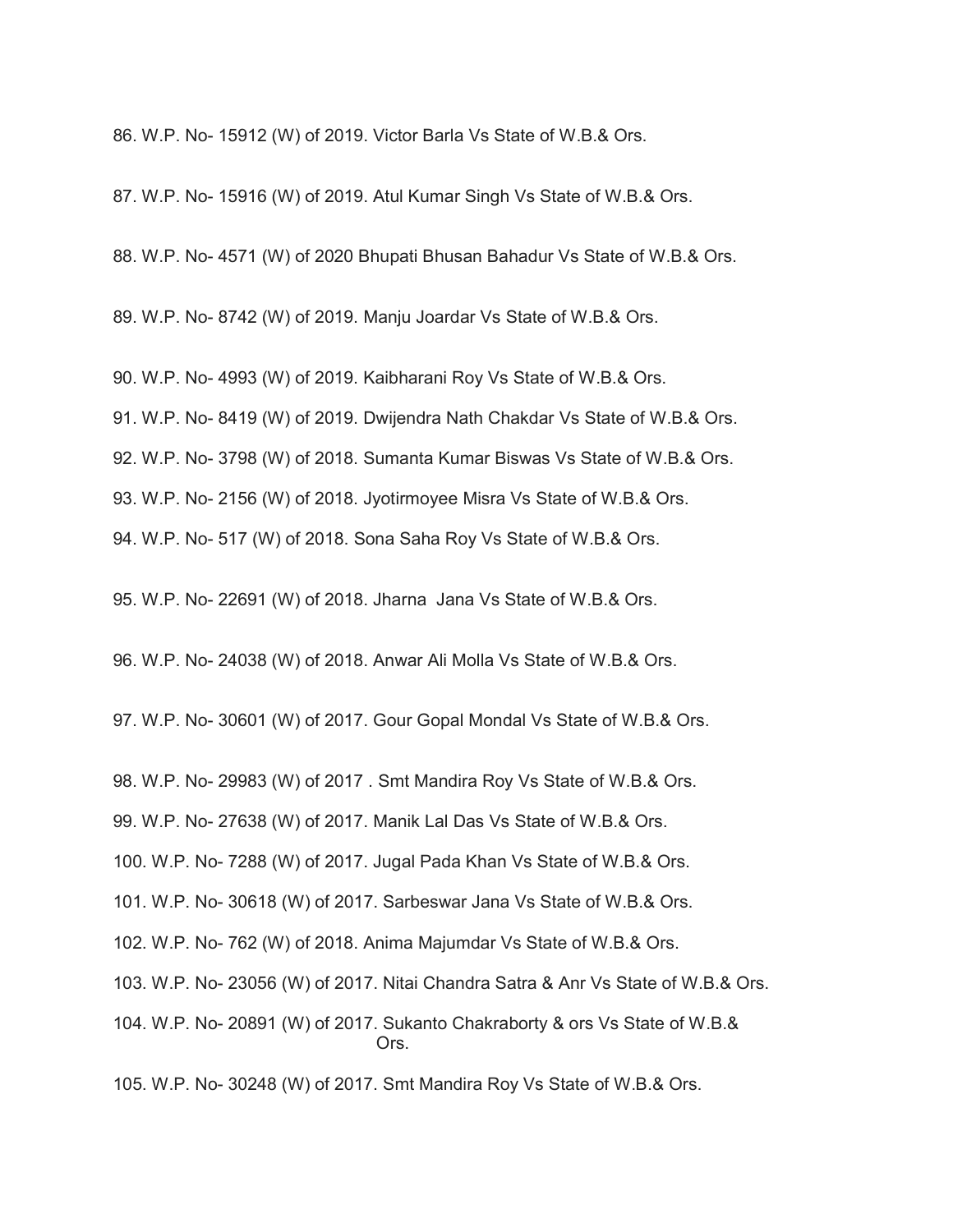```
106. W.P. No- 12355 (W) of 2017. Sk. Abu Taher Vs State of W.B.& Ors. 
107. W.P. No- 24860 (W) of 2017. Chintamani Jana Vs State of W.B.& Ors. 
108. W.P. No- 23777(W) of 2017. Bijali Bala Karan Vs State of W.B.& Ors. 
109. W.P. No- 25076 (W) of 2017. Jyotsna Bera Vs State of W.B.& Ors. 
110. W.P. No- 24187 (W) of 2017. Radharani Santra Vs State of W.B.& Ors. 
111. W.P. No- 17650 (W) of 2017.Gopal Chandra Banerjee Vs State of W.B.& Ors. 
112.W.P. No- 12324 (W) of 2017. Kalyani Paul & ors Vs State of W.B.& Ors. 
113. W.P. No- 19713 (W) of 2017. Tarapada Das Vs State of W.B.& Ors.
```
# Compassionate Appointment

114. W.P. No- 17196 (W) of 2019.Tapas Das Vs State of W.B.& Ors.

# CESC RELATED

- 115. W.P. 8221(W) of 2018. Kedarnath Gupta –Vs- CESC Ltd.
- 116. W.P. 22302(W) of 2005. Omprakash Premrajka –Vs- CESC Ltd.
- 117. W.P. 2009(W) of 2006. Omprakash Premrajka –Vs- CESC Ltd.

## OTHER WRIT MATTERS

118. W.P. 19323(W) of 2018. Pramod Kumar Choudhary –Vs- Union of India & Ors. **With** CAN 10278 of 2018

# 119. W.P. 16177(W) of 2017 Kush Lal Dari –Vs- State of West Bengal & Ors.

120. W.P. 1053(W) of 2018 Umapada Jati –Vs- State of West Bengal & Ors.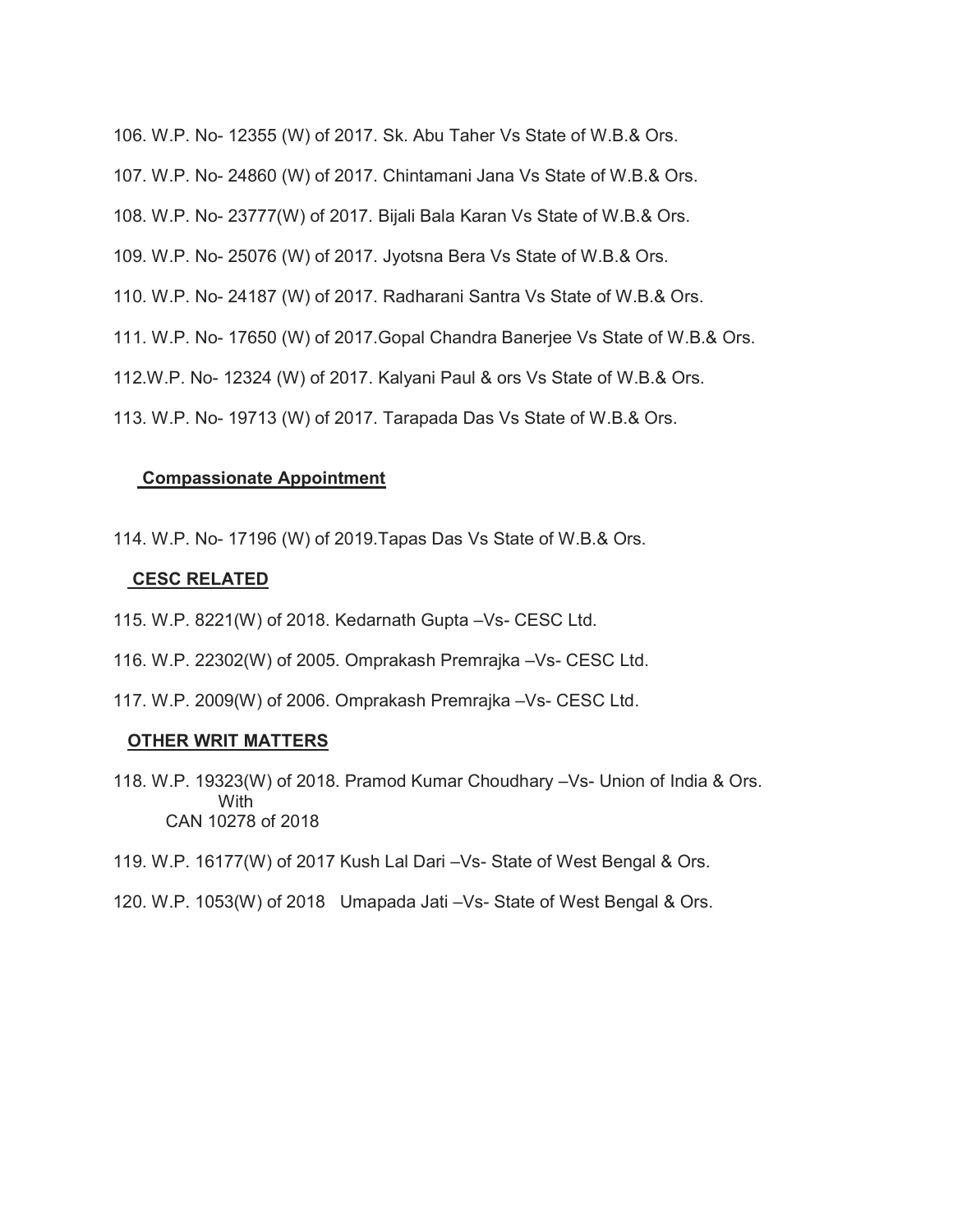### APPELLATE SIDE

### ON FRIDAY 31ST. JULY , 2020 (VIA VIDEO CONFERENCE) COURT NO. 8

### AT 11:00 A.M

### THE HON'BLE JUSTICE SOUMEN SEN

### AND

#### THE HON'BLE JUSTICE BIBEK CHAUDHURI

### NOTE : MATTERS WILL BE TAKEN UP THROUGH PHYSICAL HEARING ONLY WHEN BOTH THE PARTIES HAVE CONSENTED TO

APPLICATION FOR BAIL

--------------------

1. CRM 5110/2020 URMILA SEN Vs **KALLOL GHOSH** STATE OF WEST BENGAL

 APPLICATION FOR ANTICIPATORY BAIL ---------------------------------

- 2. CRM 4844/2020 BRINDABAN BARMAN Vs HILLOL SAHA PODDER CRAN 3415/2020 STATE OF WEST BENGAL
- 3. CRM 4888/2020 SANJAY DHARAMI Vs SANDIP MONDAL CRAN 3097/2020 STATE OF WEST BENGAL
- 4. CRM 4868/2020 ATISH RAY Vs IBRAHIM SHAIKH CRAN 3070/2020 STATE OF WEST BENGAL
- 5. CRM 4928/2020 ASHOK MANDAL Vs SUPRATICK SYAMAL CRAN 3135/2020 STATE OF WEST BENGAL
- 6. CRM 4916/2020 KISMAT ALI & ANR Vs ANINDYA GHOSH CRAN 3126/2020 STATE OF WEST BENGAL
- 7. CRM 4910/2020 TAHIR HUSSAIN @ MD TAHIR HUSSAIN @ MD TAHER SOHAM DE DHARA CRAN 3120/2020 HUSSAIN VsSTATE OF WEST BENGAL
- 8. CRM 4904/2020 SANJAY BARMAN & ANR Vs ANINDYA GHOSH STATE OF WEST BENGAL
- 9. CRM 4856/2020 JYOTSNA BEWA @ JOYTSNA BEWA & ORS Vs ASIF DEWAN CRAN 3054/2020 STATE OF WEST BENGAL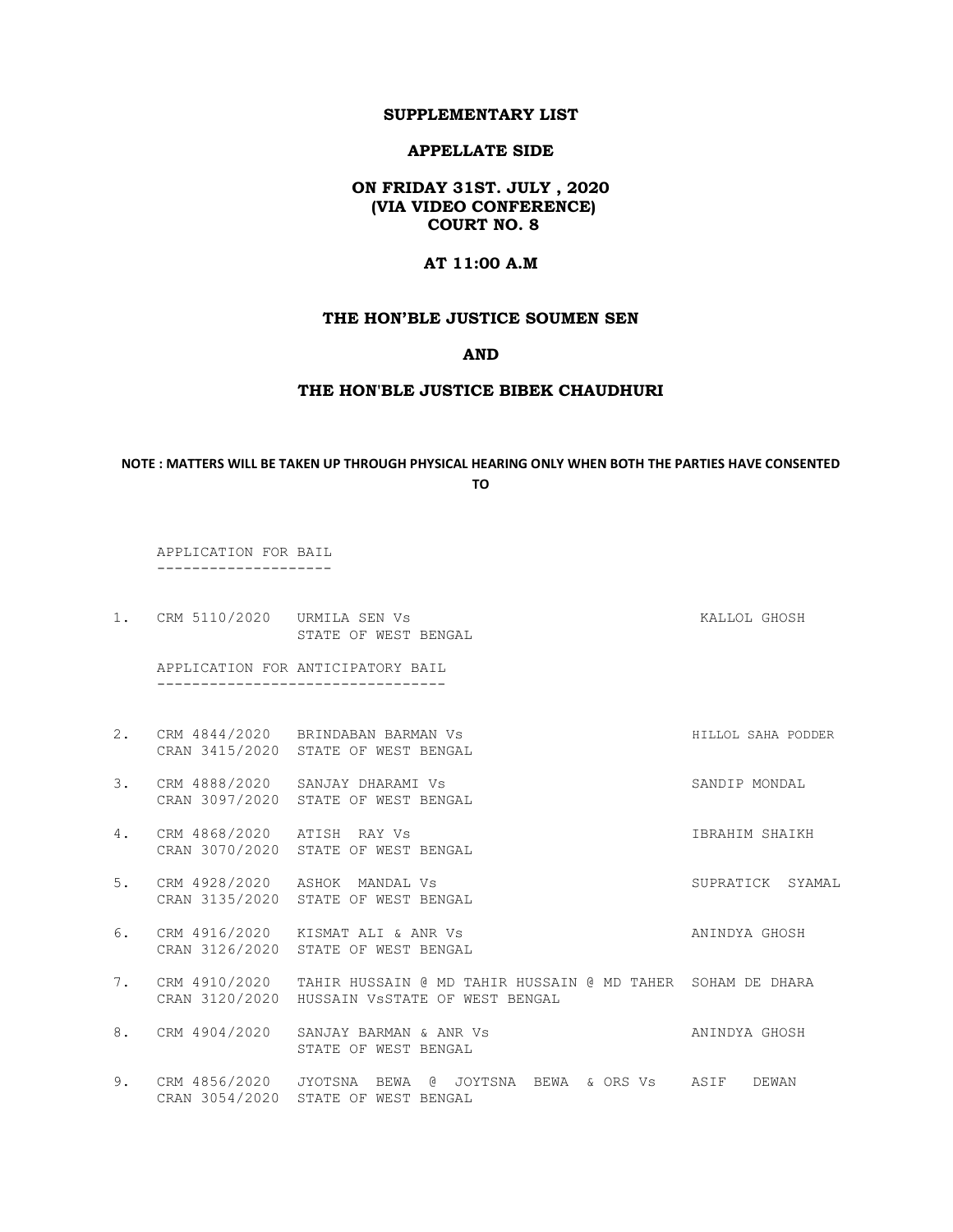|     |                                 | 10. CRM 4450/2020 ANIMA MONDAL Vs<br>CRAN 2604/2020 STATE OF WEST BENGAL                                       | RIMPY MUKHERJEE        |
|-----|---------------------------------|----------------------------------------------------------------------------------------------------------------|------------------------|
|     |                                 | 11. CRM 4830/2020 SAMIR DAS @ RAJ NARAYAN DAS & ORS Vs JEENIA RUDRA<br>CRAN 3032/2020 STATE OF WEST BENGAL     |                        |
|     |                                 | 12. CRM 4944/2020 LALCHAN SK. & ORS Vs<br>CRAN 3160/2020 STATE OF WEST BENGAL                                  | ARUP KUMAR BHOWMICK    |
|     |                                 | 13. CRM 4994/2020 RAKHIYA MONDAL@RAKHI & ORS Vs <b>ARNAB CHATTERJEE</b><br>CRAN 3230/2020 STATE OF WEST BENGAL |                        |
|     |                                 | 14. CRM 4996/2020 PINTU SAMANTA@RAJ KUMAR SAMANTA Vs SK SHAHJAHAN ALI<br>CRAN 3233/2020 STATE OF WEST BENGAL   |                        |
|     |                                 | 15. CRM 4998/2020 BIKASH DEBNATH Vs<br>STATE OF WEST BENGAL                                                    | HILLOL SAHA PODDER     |
|     |                                 | 16. CRM 5000/2020 RABIUL RAHAMAN Vs<br>STATE OF WEST BENGAL                                                    | JEENIA RUDRA           |
|     |                                 | 17. CRM 5024/2020 MOFIZUL HOQUE Vs<br>CRAN 3261/2020 STATE OF WEST BENGAL                                      | ANISUR RAHMAN          |
|     |                                 | 18. CRM 5020/2020 SANTI BARE@SANTIRANJAN BARUI VS ASRAF MANDAL<br>CRAN 3256/2020 STATE OF WEST BENGAL          |                        |
|     |                                 | 19. CRM 5018/2020 PARIMAL BARMAN & ORS Vs<br>STATE OF WEST BENGAL                                              | HILLOL SAHA PODDER     |
| 20. |                                 | CRM 5016/2020 FIROJ ANSARI @ MD FIROJ ANSARI Vs ARUP SARKAR<br>CRAN 3253/2020 STATE OF WEST BENGAL             |                        |
|     |                                 | 21. CRM 5038/2020 SAJAL DHARAMI Vs<br>CRAN 3279/2020 STATE OF WEST BENGAL                                      | SANDIP KUMAR MONDAL    |
|     |                                 | 22. CRM 5074/2020 SIRAJ MULLICK & ORS Vs<br>STATE OF WEST BENGAL                                               | ANIL KR CHATTOPADHYAYA |
|     |                                 | 23. CRM 5076/2020 SEIKH SAMAUN @ SAMAN SK. Vs<br>STATE OF WEST BENGAL                                          | MD. HAFIZ ALI          |
|     |                                 | 24. CRM 5082/2020 RAMBILAS DUBEY & ANR Vs<br>STATE OF WEST BENGAL                                              | BAJRANG MANOT          |
|     |                                 | 25. CRM 5088/2020 SUDHIR KUMAR SHAW & ORS Vs<br>STATE OF WEST BENGAL                                           | SHIBAJI KUMAR DAS      |
|     | 26. CRM 5092/2020 PALTU JANA Vs | STATE OF WEST BENGAL                                                                                           | SHIBAJI KUMAR DAS      |
|     |                                 | 27. CRM 5098/2020 ARSHAD ALI @ ERSED@ ARSAD & ANR Vs<br>STATE OF WEST BENGAL                                   | J.I. HOSSAIN           |
|     |                                 | 28. CRM 5102/2020 PALTU KHA & ORS Vs<br>STATE OF WEST BENGAL                                                   | AMANUL ISLAM           |
|     |                                 | 29. CRM 5104/2020 NARAYAN CHANDRA GHOSH & ORS Vs<br>STATE OF WEST BENGAL                                       | AMANUL ISLAM           |
|     |                                 | 30. CRM 5106/2020 PARESH MONDAL Vs                                                                             | KUSAL KUMAR MUKHERJEE  |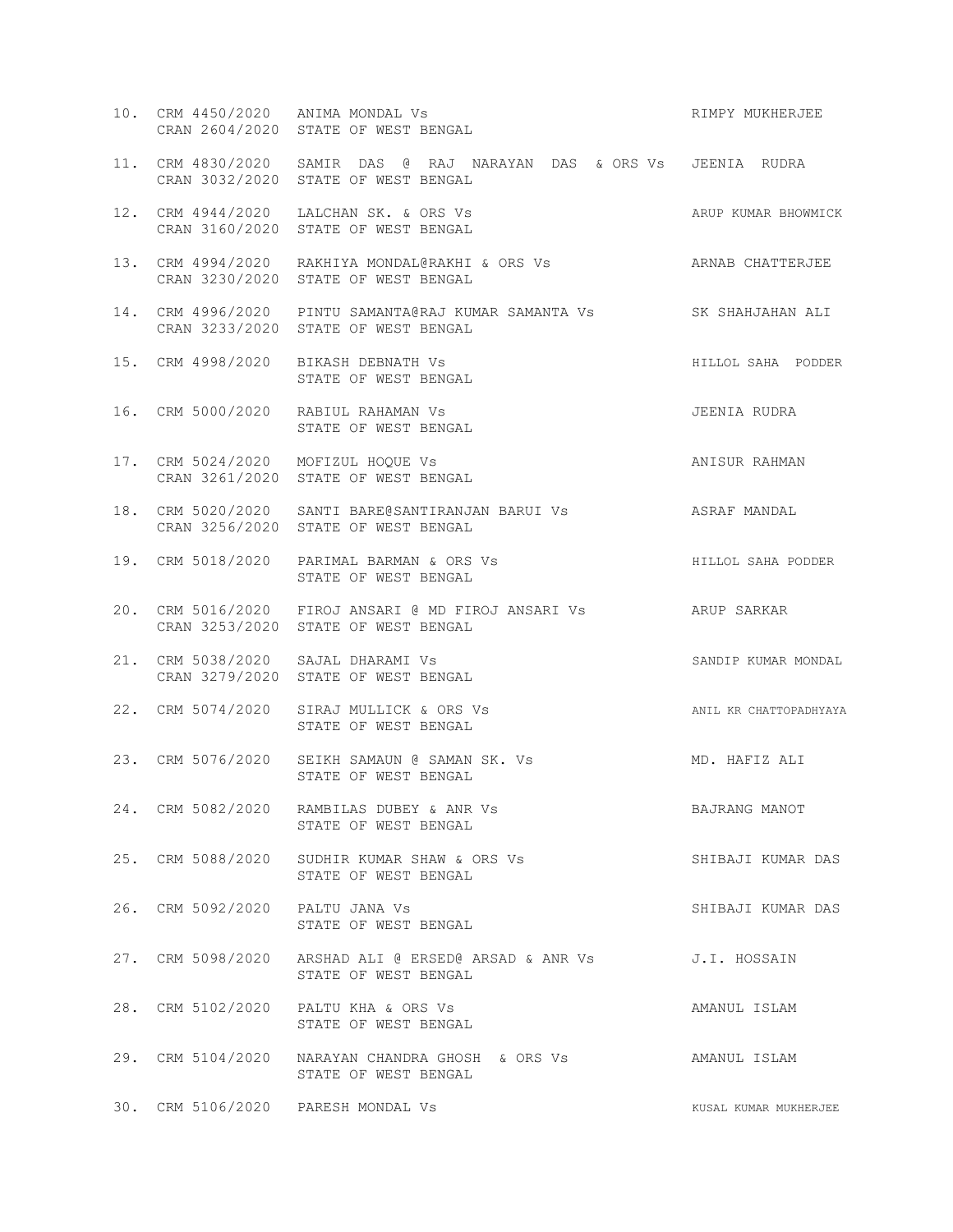#### STATE OF WEST BENGAL & ANR

- 31. CRM 5108/2020 SAHARUL MANDAL @ SAHARUL MONDAL Vs JISAN IQUBAL HOSSAIN STATE OF WEST BENGAL
- 32. CRM 5114/2020 JOY BOSE Vs ARNAB SAHA STATE OF WEST BENGAL
- 33. CRM 5118/2020 SAHIDUL ISLAM Vs JAYDEEP KANTA BHOWMICK STATE OF WEST BENGAL

 BAIL IN CONNECTION WITH APPEAL ------------------------------

- 34. CRA 106/2020 MITHU KARMAKAR Vs KOUSTAV BAGCHI CRAN 2856/2020 STATE OF WEST BENGAL CRAN 2857/2020
- 35. CRA 624/2019 PALASH GHOSH Vs NAMAS KUMAR DAS CRAN 2884/2020 STATE OF WEST BENGAL CRAN 2885/2020
- 36. CRA 480/2019 AKBAR ALI Vs SUBRATA KARMAKAR CRAN 2535/2020 STATE OF WEST BENGAL
- 37. CRA 62/2020 MD. IRFAN @ SONU & ORS. Vs SANJIDA SULTANA STATE OF WEST BENGAL
- WITH

CRAN 2772/2020

#### MOTION ------

- 38. FMAT 210/2020 ANANT WIRES PVT. LTD. Vs SAMAPTI ROY CAN 2723/2020 TEA PACKERS (INDIA) PVT. LTD. CAN 2724/2020
- 39. MAT 482/2020 SUNIL KUMAR SHAW & ORS Vs ANJAN BHATTACHARYYA CAN 4109/2020 PNB & ORS CAN 4111/2020 CAN 4112/2020

 TRIBUNAL APPLICATION --------------------

40. WP.ST 138/2017F SMT. INDRANI SARKAR Vs ANUBHOV KANJILAL THE PRINCIPAL SECRETARY, DEPT. OF FINANCE GOVT OF W.B. & ORS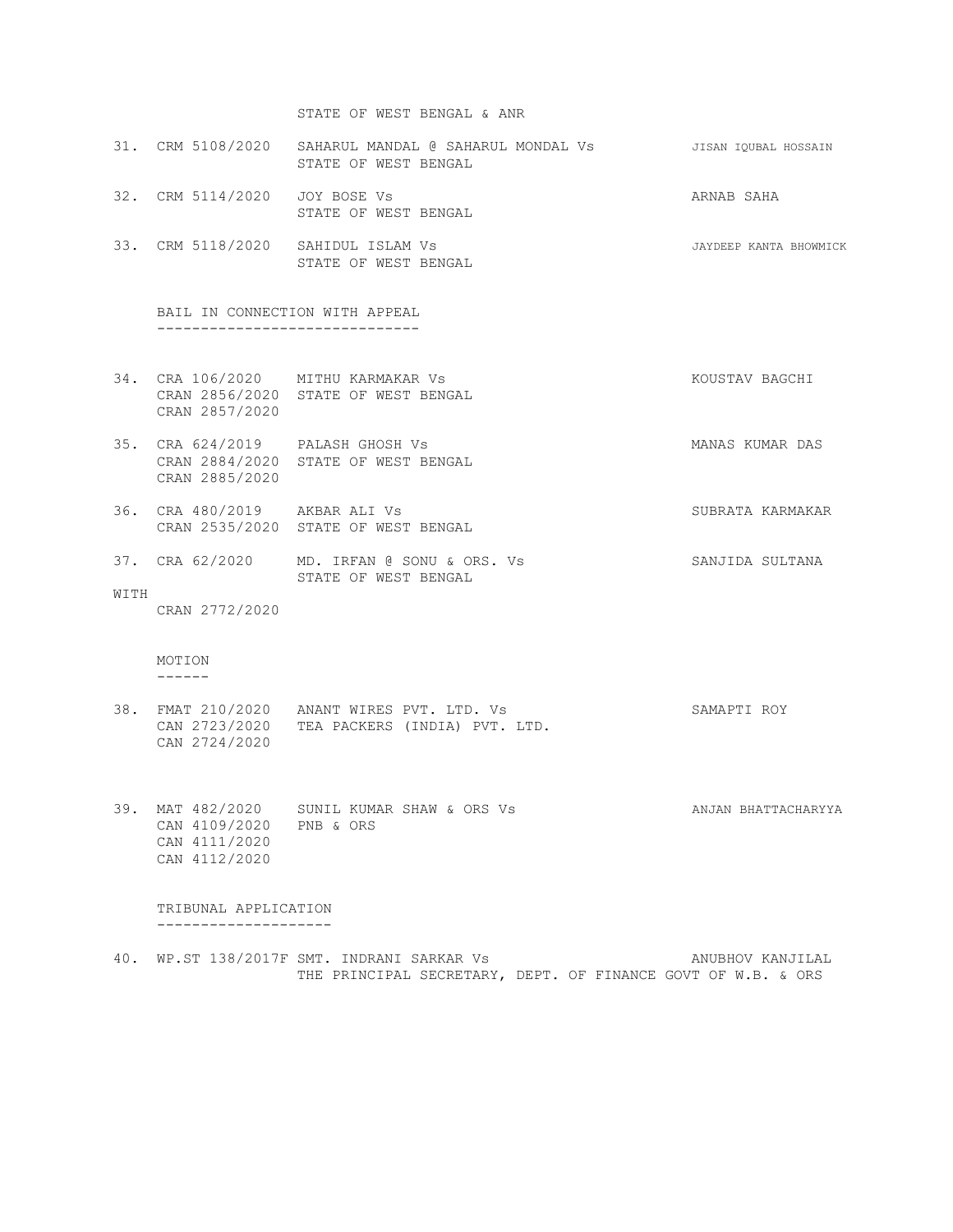#### APPELLATE SIDE

## ON FRIDAY 31ST. JULY , 2020 (VIA VIDEO CONFERENCE) COURT NO. 8

### AT 2:00 TO 3:30 P.M.

### THE HON'BLE JUSTICE SOUMEN SEN

NOTE : MATTERS WILL BE TAKEN UP THROUGH PHYSICAL HEARING ONLY WHEN BOTH THE PARTIES HAVE CONSENTED TO

 APPLICATION FOR BAIL --------------------

1. CRM 4938/2020 PUKAL SHIL Vs **BUSHRA KHATOON** CRAN 3153/2020 STATE OF WEST BENGAL

 CRIMINAL REVISION -----------------

- 2. CRR 1080/2020 MOFIJUL SK. & ANR Vs SOUMYA NAG CRAN 3335/2020 STATE OF WEST BENGAL & ANR
- 3. CRR 1078/2020 HAIDER ALI KHAN Vs SUBHAJIT DAS CRAN 3311/2020 STATE OF WEST BENGAL & ORS
- 4. CRR 1076/2020 SK. HAFIJUL RAHAMAN @ MINTU Vs SK.TOSLIM ALI CRAN 3297/2020 STATE OF WEST BENGAL

 BAIL IN CONNECTION WITH APPEAL ------------------------------

5. CRA 150/2020 RAM PRASAD BISWAS Vs PROBAL SARKAR CRAN 3085/2020 STATE OF WEST BENGAL CRAN 3086/2020

 MOTION ------

6. WP 5722W/2020 SNEHANSHU SEKHAR GHORAI Vs SOURAV DUTTA CAN 3658/2020 STATE OF WEST BENGAL& ORS 7. WP 5820W/2020 MARIRAM DAS Vs DEBABRATA DAS GUPTA CAN 3839/2020 STATE OF WEST BENGAL 8. WP 5816W/2020 GOUTAM ROY Vs Sand Barry Barness Bikash Goswasmi CAN 3834/2020 THE WBSEDCL & ORS 9. WP 5814W/2020 ALOK PROSAD COOMAR & ORS Vs KUNAL GANGULY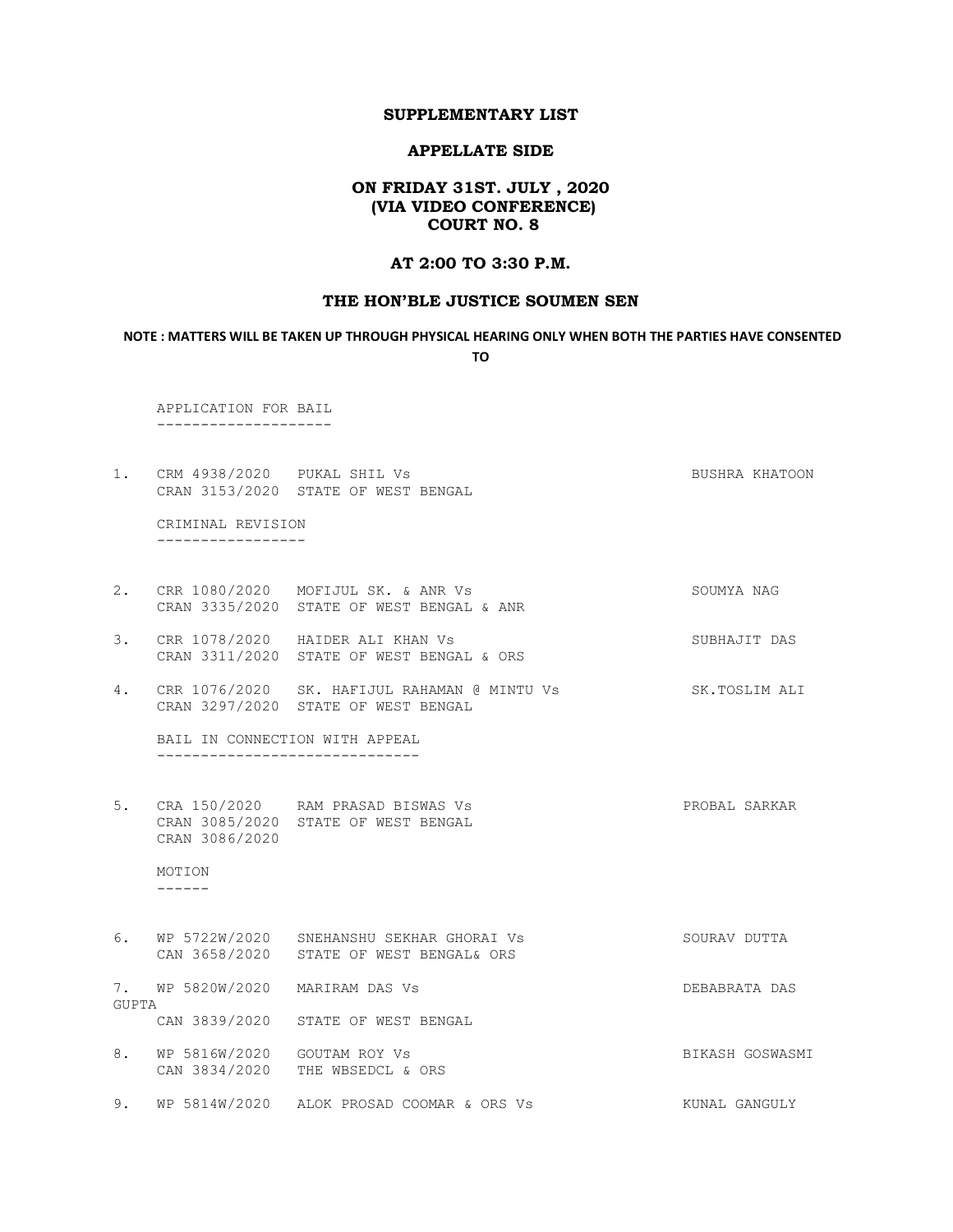CAN 3832/2020 H.M.C. & MORS

- 10. WP 5884W/2020 M/S KOD DEVELOPERS LLP & ANR Vs SAPTARSHI BHATTACHARJEE CAN 3985/2020 W.B. HOUSING INFRASTRUCTURE DEV.CORPORATION & ORS
- 11. WP 5888W/2020 SOMNATH DAS Vs SALONI BHATTACHARJEE CAN 4004/2020 STATE OF WEST BENGAL & ORS
- 12. WP 5892W/2020 TAPAS SAMANTA Vs KESHAB CHANDRA DAS CAN 4011/2020 STATE OF WEST BENGAL & ORS
- 13. WP 5894W/2020 KANISHK SINHA Vs KANISHK SINHA CAN 4019/2020 ATIN MALLIK & ORS

 NEW MOTION ----------

- 14. WP 6024W/2020 COASTAL SEAWAYS (ISLAND ) PVT LTD & ANR Vs GOPALA BINNU KUMAR CAN 4214/2020 ANDAMAN & NICOBAR STATE CO-OP BANK LTD & ANR
- 15. WP 6028W/2020 MS. MAMTA Vs GOPLAL BINDU KUMAR CAN 4226/2020 MEDICAL COUNCIL OF INDIA & ORS CAN 4238/2020

 CIVIL REVISION - 1 ------------------

16. CO 1096/2020 SAROJ GOENKA & ORS Vs CHAR SAMAL KUMAR SAHA MD. SHAHJAHAN & ORS WITH

CO 1097/2020

- 17. CO 1142/2020 SOMA PANDA Vs **AMITABHA GHOSH** CAN 3954/2020 PRADIP KUMAR PANDA
- 18. CO 1140/2020 M/.S SKYLARK CIVIL WORKS PVT LTD Vs IFTEKAR MUNSHI CAN 3863/2020 MD SIKENDER ALI & ORS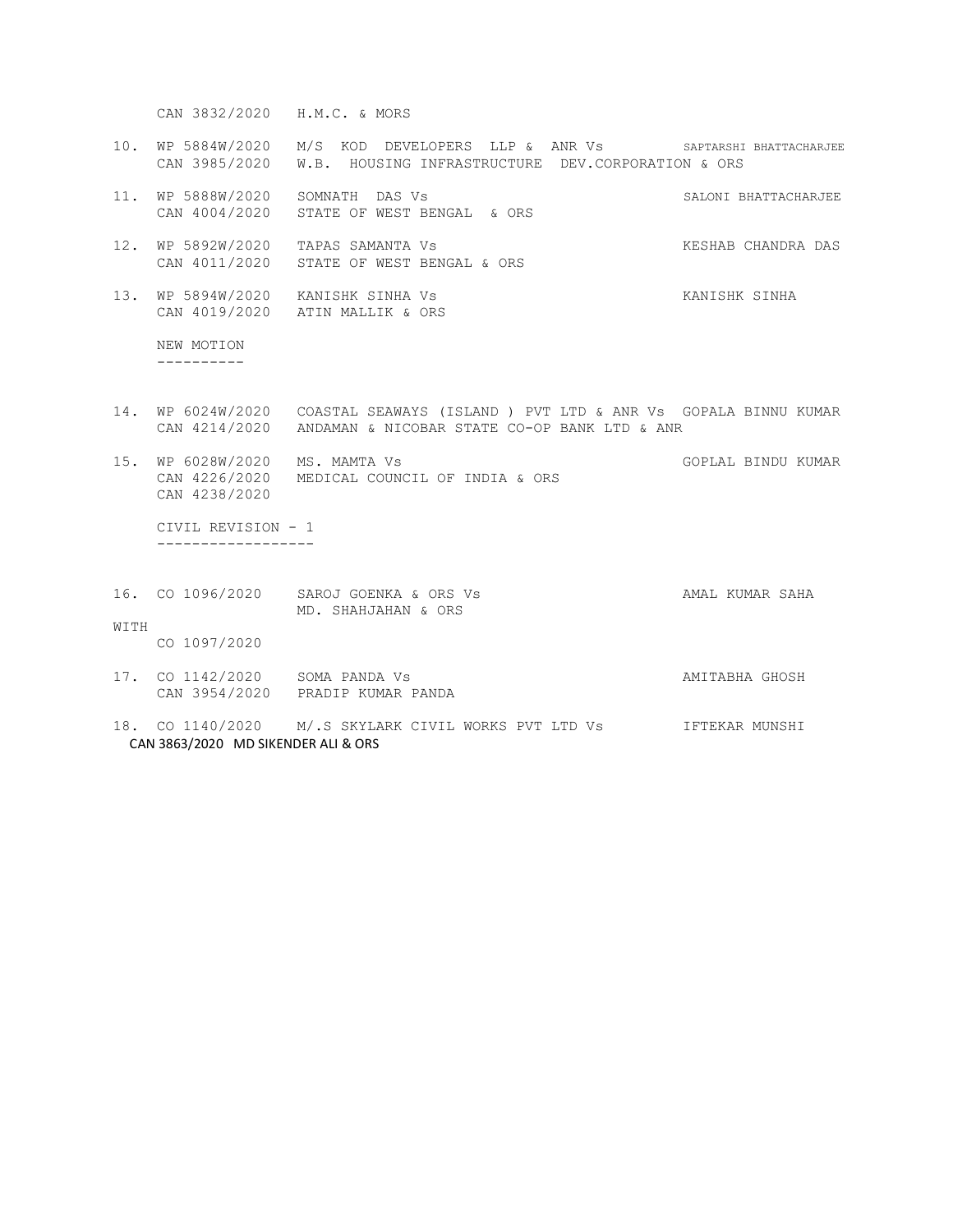### SUPPLEMENTARY CAUSE LIST

### ORIGINAL SIDE

# ON FRIDAY, THE 31<sup>ST</sup> JULY, 2020 (VIA VIDEO CONFERENCE) COURT NO. 13

### HON'BLE JUSTICE SAHIDULLAH MUNSHI

## AT 11:00 A.M.

### NOTE : MATTERS WILL BE TAKEN UP THROUGH PHYSICAL HEARING ONLY WHEN BOTH THE PARTIES HAVE CONSENTED TO

 FOR HEARING -----------

1. GA 1735/2019 IN THE GOODS OF : PRIYAMVADA DEVI BIRLA (DEC) -AND- Vs FOX & MONDAL GA 1845/2019 HARSH VARDHAN LODHA & ORS. -VS- AJAY KUMAR NEWAR & ORS.KHAITAN & CO. WITH GA 1761/2019 GA 1786/2019 GA 2007/2019 TS 6/2004

 NEW APPLICATIONS ----------------

2. GA 831/2020 IN THE GOODS OF : PRIYAMVADA DEVI BIRLA (DEC) -AND-VsRAJIV KUMAR

WITH

HARSH VARDHAN LODHA & ORS. -VS- AJAY KUMAR NEWAR & ORS.

 GA 832/2020 GA 833/2020 GA 834/2020 GA 842/2020 GA 843/2020 GA 844/2020 CC 18/2020 CC 19/2020 CC 20/2020 TS 6/2004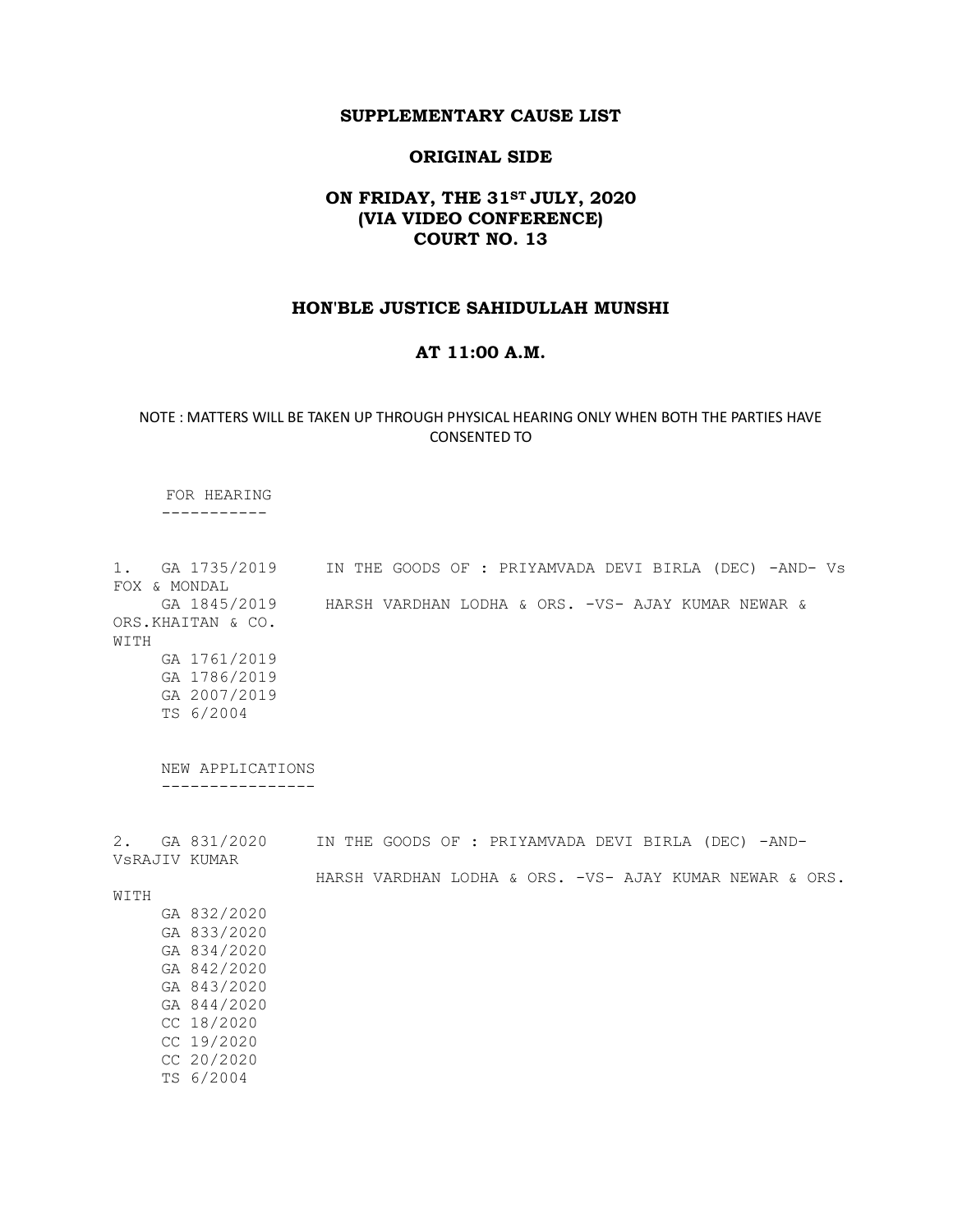## APPELLATE SIDE ON FRIDAY 31ST. JULY , 2020 (VIA VIDEO CONFERENCE) COURT NO. 11

### AT 2:00 TO 3:30 P.M.

#### THE HON'BLE JUSTICE MOUSHUMI BHATTACHARYA

NOTE : MATTERS WILL BE TAKEN UP THROUGH PHYSICAL HEARING ONLY WHEN BOTH THE PARTIES HAVE CONSENTED TO

 TO BE MENTIONED ---------------

1. WP 21986W/2018 H.M. & SEC. OF SHREE BALKRISHNA VITHALNATH VIDYALAYA & ANR VsANINDYA BOSE CAN 8771/2018 STATE OF WEST BENGAL & ORS

CAN 8768/2018

 ASSIGNED MATTERS ----------------

2. WP 5460W/2020 DR. GOUTAM NEMO Vs SWADESH PRIYA GHOSH CAN 3163/2020 STATE OF WEST BENGAL & ORS WITH CAN 3044/2020 CAN 3841/2020 CAN 4040/2020 CAN 4077/2020 CAN 4078/2020 WP 5367W/2020 WP 5822W/2020 WP 5907W/2020 WP 5934W/2020 WP 5935W/2020 WP 5821W/2020 ALONG WITH CAN 3840/2020

 MOTION ------

3. WP 5945W/2020 CHANDANKANTI UTTHASANEE Vs SK. SAJAHAN ALI CAN 4090/2020 STATE OF WEST BENGAL & ORS.

4. WP 5947W/2020 SAYED NIAJUDDIN Vs **MIRA NOWAR** CAN 4092/2020 STATE OF WEST BENGAL &ORS.

5. WP 5949W/2020 SPS STEELS ROLLING MILLS LTD. & ORS. Vs SINTHIA BALA CAN 4097/2020 THE ASANSOL DURGAPUR DEVELOPMENT AUTHORITY & ORS.

6. WP 5951W/2020 SAMPARK ADVERTISING & MEDIA PVT. LTD.& ANR. DEBABRTA ROY CAN 4101/2020 Vs STATE OF WEST BENGAL & ORS.

7. WP 5953W/2020 SK. OHIDUJJAMAN & ORS. Vs SK. NAYEEMUL HAQUE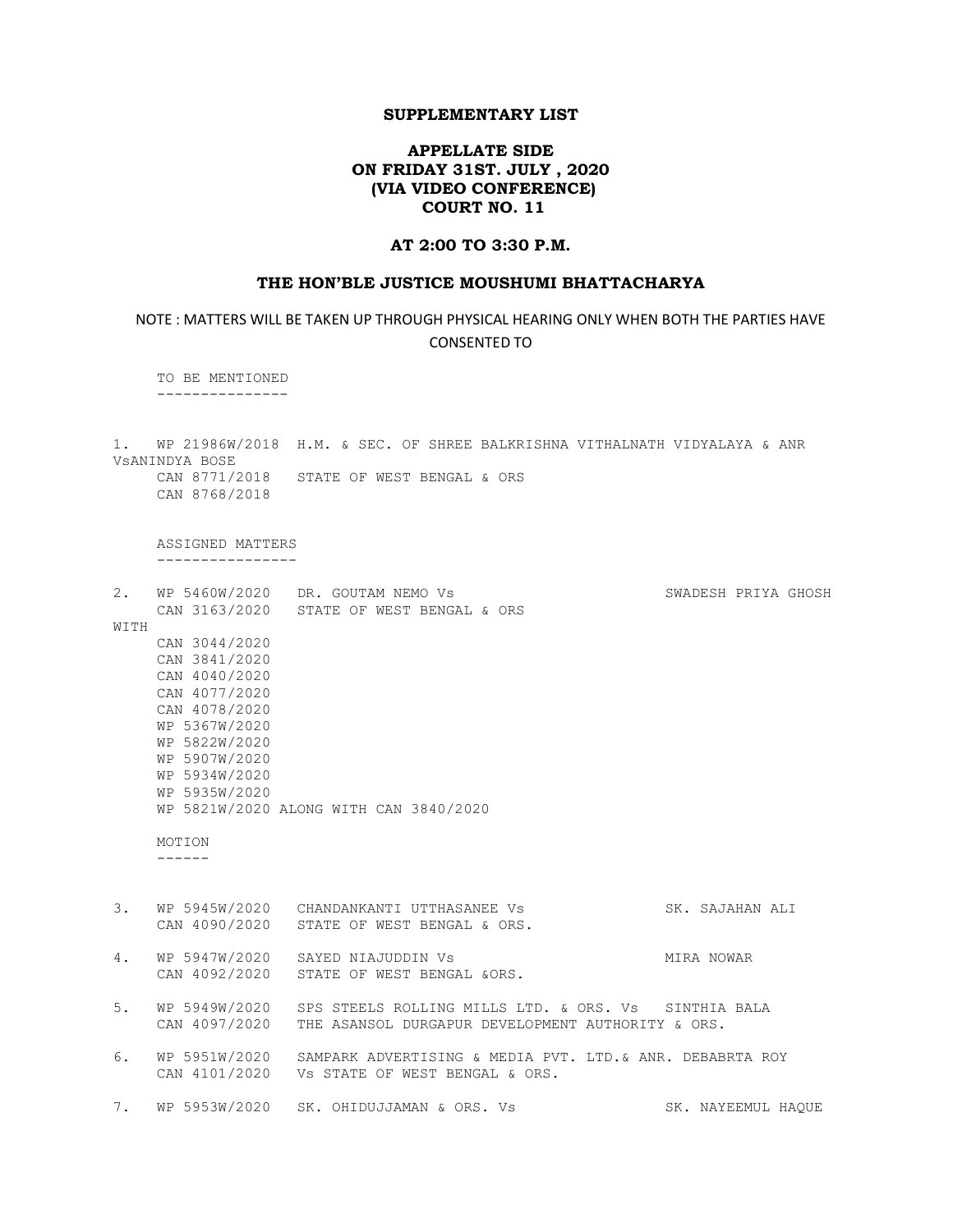CAN 4106/2020 STATE OF WEST BENGAL & ORS.

- 8. WP 5957W/2020 SATJEET SINGH Vs ASIF SOHAIL TARAFDAR CAN 4117/2020 STATE OF WEST BENGAL& ORS
- 9. WP 5959W/2020 RANJIT BISWAS Vs SOUMYAJIT BHATTA CAN 4119/2020 STATE OF WEST BENGAL & ORS.
- 10. WP 5961W/2020 BIPLAB KUMAR CHOWDHURY Vs PARASHAR BAIDY CAN 4121/2020 STATE OF WEST BENGAL & ORS.
- 11. WP 5963W/2020 LAKHMI DAS Vs JOYJIT DUTTA CAN 4123/2020 STATE OF WEST BENGAL& ORS
- 12. WP 5965W/2020 DILIP BHATTACHARJEE Vs **KAMAL KANTA KAR** CAN 4125/2020 STATE OF WEST BENGAL & ORS.
- 13. WP 5451W/2020 BIKASH NASKAR Vs SOUJANYA BANDYOPADHYAY STATE OF WEST BENGAL & ORS
- 14. WP 5777W/2020 SOMENATH DASGUPTA Vs POOJA SINGH CAN 3762/2020 UNION OF INDIA & ORS
- 15. WP 5789W/2020 NITYA GOPAL PANDE Vs DEBLINA LAHIRI CAN 3784/2020 STATE OF WEST BENGAL & ORS
- 16. WP 5779W/2020 IJJUL SK @ EJJUL SK @ EPJAL SK Vs ANINABA PATRA CAN 3772/2020 STATE OF WEST BENGAL &ORS
- 17. WP 5811W/2020 INDRANAL BHATTACHARYA Vs SATRAJIT SINHA ROY CAN 3827/2020 STATE OF WEST BENGAL & ORS
- 18. WP 2313W/2020 PRADIP CHATTERJEE Vs SUDIPTA DASGUPTA STATE OF WEST BENGAL & ORS
- 19. WP 23075W/2019 DINESH KUMAR GOYAL Vs AMRIN KHATOON THE DIRECTOR GENERAL OF GOODS & SERVICE TAX INTELL. & ORS
- 20. WP 5673W/2020 M/S REPROSCAN TECH PARK.LLP Vs SOHAM DE DHARA CAN 3548/2020 STATE OF WEST BENGAL& ORS